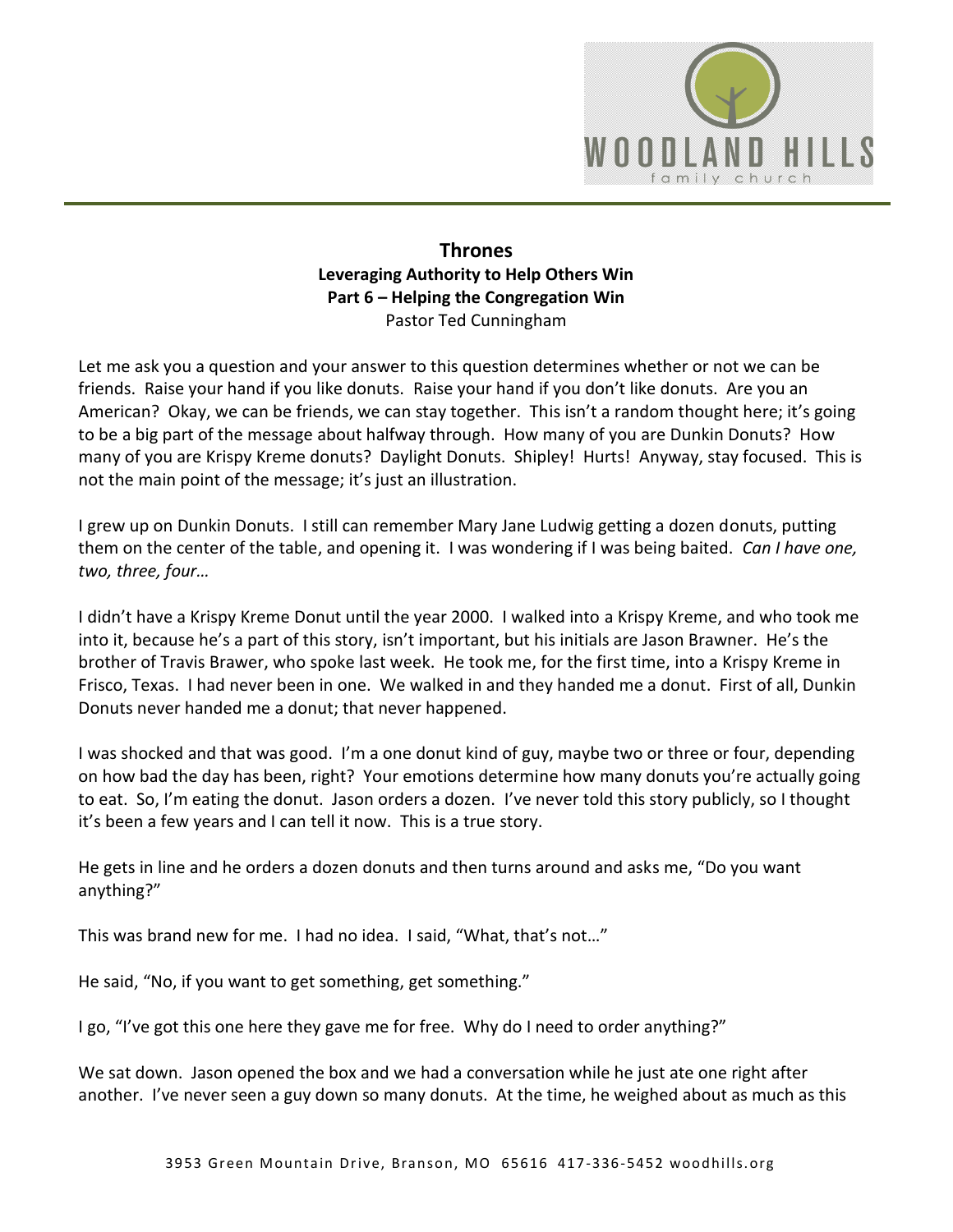pinky finger. He's got 15 years on him now. Not so much anymore. I was just sitting there amazed by that thinking that was a lot of donuts. He didn't eat the whole dozen. And I want to stop the story right there because we are going to pick it up in about 15 to 20 minutes.

Today, we are talking about *Helping the Congregation Win*. If you're brand new to our church, we decided to do a series on leadership and authority because we believe we live in a nation divided. We believe we live in a nation where authority and respect are going out the window. And all God's people said… Amen. It's not good. I showed my kids the Presidential Address and I said, "If you are ever in a room when the president walks in or anyone in a position worthy of respect… If your parents walk in, your grandparents walk in, I want to teach you what it means to be respectful. Carson, Corynn, stand up when they walk into the room. Show respect." Standing up is sign of respect, not a sign of agreeing with everything they believe or everything they teach. Not at all. It's just being respectful of authority.

We wanted to do an entire series, leading up to Easter, on authority, but the idea here is not that those in leadership would take authority to benefit themselves. The idea is that leadership and authority is to help others win. So, we've just been marching through it. How do you help your wife win? How do you help your child win? Last week, Travis did a fantastic job doing *How to Help Your Employees Win*. In a couple of weeks, we are going to be looking at *How to Help Your Grandchildren Win*. Today, the whole message is about how to help you win. It's the congregation, us as the body of Christ.

## **Who you are is more important than what you do.**

We're going to start with this big idea of character and competency. Here's what I want us to take away as we begin with the tension of character versus competency. Who you are – I'm using that there to talk about character – is more important than what you do. We live in a world that tells you almost every day that you're not smart enough, you're not good looking enough, you're not winning enough, you're not successful enough, you don't have enough degrees, right? You're not enough.

We live with this idea that what you do is the most important thing about you. Think about it. It's what we say to someone when we meet them for the first time. I catch myself doing this all the time when I'm meeting a stranger. Within one or two seconds of the conversation, I jump to, "What do you do?" I want to know what you do because when you tell me what you do, whatever it is you do, for a moment, I'm going to have this *Oh, are you important or not?* Let's just be really honest.

They tell you what they do and maybe you've never heard of their job and your like, *Wow, you must be smart; you've got a complicated job.* Or they tell you something that maybe is just manual labor and maybe you're going to have a different lens now to look at that person.

But, to help the congregation win, we're starting with thig big idea that we care more about your character – what's going on in your heart – than we do about what you do for a living. We care way more about what you are doing on the inside, what the Lord is doing on the inside of you than we do about how many degrees you have. Your age isn't that important to us around here; it's what's going on in the inside.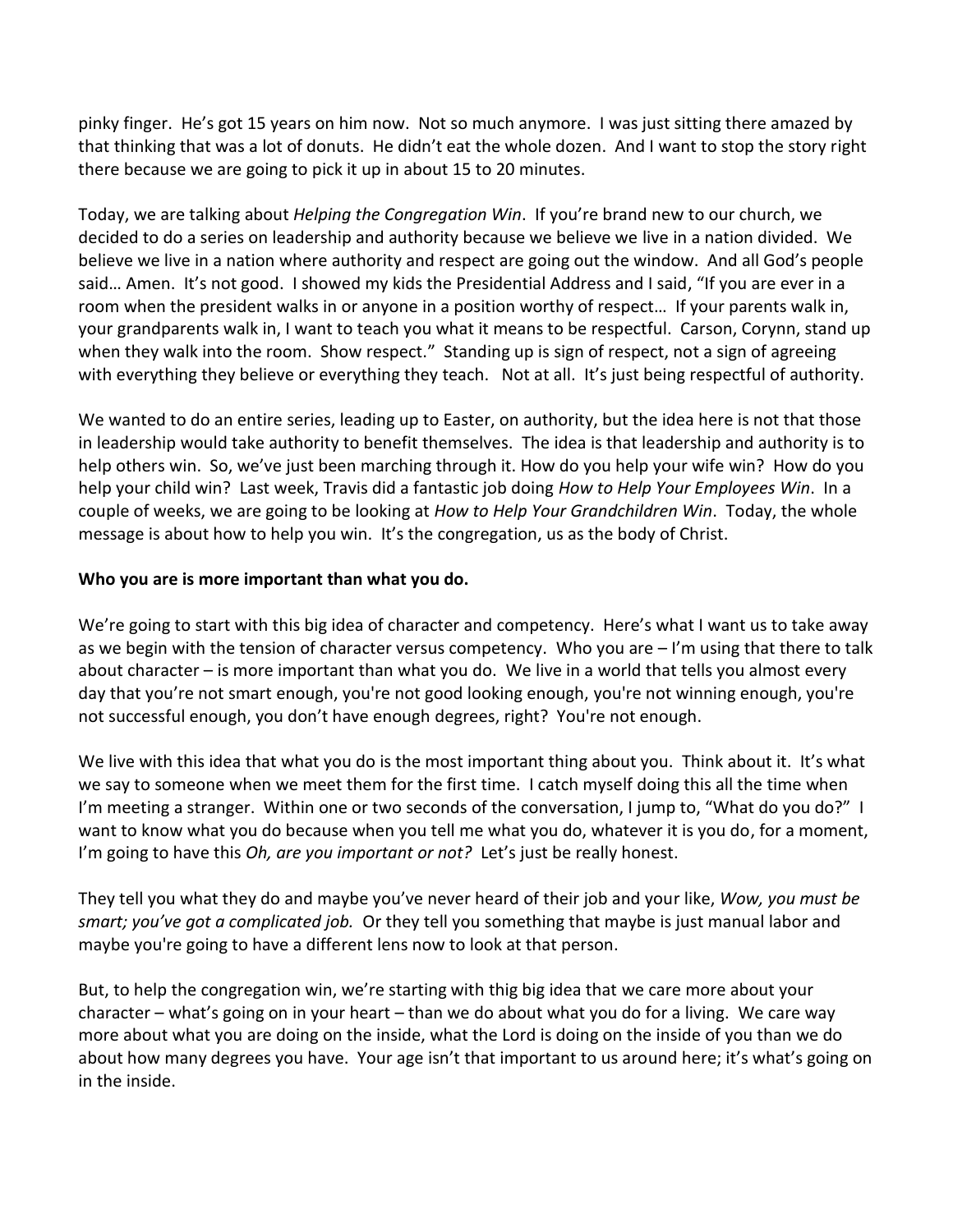## **Church health is more important that church growth.**

Now here's how this plays out in the church. Around here, we are consumed with church health. This is very important. We want to make sure we are healthy as a church, we're balanced in the purposes of the church, that we spend money with good stewardship, that we lead people well. Our desire is health and we believe that, just as who you are is more important that what you do, church health is more important than church growth.

This is super important. In the last couple of years, I can name for you four pastors of some of the largest churches in the country who are no longer serving in ministry. A couple of them are back in ministry, but their ministries imploded, their ministries fell apart because they were known for the church growth. And there's nothing wrong with church growth because healthy things can grow. But, let me also tell you, cancer grows and we wouldn't say that's healthy, right? We can have growth without health, but that's going to be a church that's not going to last too long or make any sort of impact in the kingdom. We understand to pursue health is first and foremost, but we're not afraid of growth. I'm a little afraid of growth, to be honest with you. I've been trying, with my political jokes, to keep us at two services for a very long time.

Honestly, because I've just gotten to a place in ministry and in my life where when sitting around with a group of pastors… Pastors are known for this more than anybody. "So, how many are you running?" That's going to be your first question? Why don't you start with asking me about my wife or start by asking me about my children? I've made this my discipline to not ask pastors, "So, how many services are you up to?" Because when they tell me how many services they are up to, sometimes I look at them like they are insane. "You should have launched another church by now. You should have planted another church. Or you should have done this thing called a teaching team. You should have gotten other people involved because that's a lot of people to try to manage."

#### **Church leaders must prioritize character over competency.**

Here's where we are with the church health/church growth conversation. Church leaders must prioritize character over competency in their lives and that should be their primary concern in the lives of every single person in the congregation.

There's another lady… I don't need to share her name, but her initials are Pat Kershaw. She sits on the third row of our church. We have coffee several times a year. Let me tell you something. Pat is 80. You don't mind me sharing your age? She says she's 82. She sleeps through most of the services. She gets one of her little naps… She never sleeps I've never seen Pat sleep during a service.

On a very serious note and this is to honor Pat this morning. I meet with Pat several times a year for coffee. We've been friends for almost 16 years now. I'll be honest with you. Pat is very uninterested in my competency or professional development. It's of no concern to her. Maybe a little… Do you know what she's always asking me about? It's my character. She's consumed with this for me and she loves to ask me the hard questions. I'm usually drinking a latte and she's having a hot chocolate. She wants to know how I'm doing. I know what "How are you doing?" means. She doesn't ask me "What are you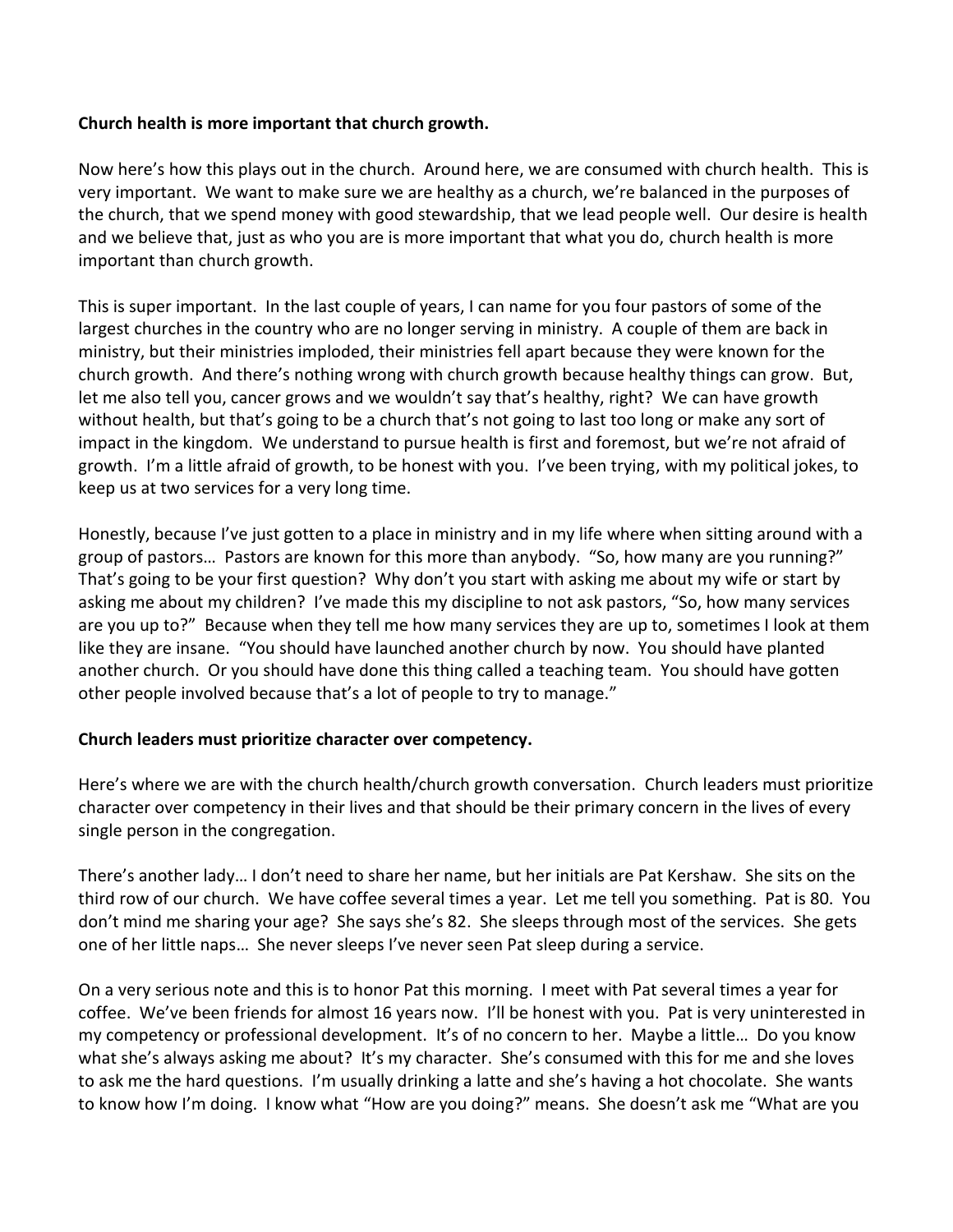doing?" or "What's the next step for the church or where are we going?" That's of no concern to her. Do you know what is of concern to her? It's that her pastor is pursuing health. Sometimes I give her an answer and I don't know if she always believes me, but she's consumed with it.

I know there are a lot of seasoned believers around this church that are very concerned about the health of the leaders because you've seen plenty of unhealthy leaders in the church. You know when you see an unhealthy leader and if that leader doesn't get it under control, if that leader doesn't come together and start to work on his character and pursue that more than his competency, you know what's going to happen. He's going to fail. His marriage is going to fall apart. His kids are going to leave him. The church is not going to do well for the long haul.

I love that Woodland Hills Family Church has become a church where there are a lot of leaders that call this church, seeking help because they got to a place where they pursued growth and not health and now they are at the end.

# **Our focus should be on the heart more than the performance.**

As a congregation, here's where we are heading. Our focus, all of us together, should be on the heart more than the performance. I know some of you who are brand new to the church are thinking *Yeah, but we love the performance.* Okay, we love the style here or the style there, but please make sure, in a church, that you begin to prioritize health over growth and character over competency because that's what we want for you as well. That's what should be driving you and your family as well.

If you have your Bibles, turn to 1 Timothy 3. We are going to look at the first seven verses as we look at a list of character qualities for leadership. It's not just a list. This is where people get confused. I've talked to some folks this week about the overseer qualifications list and they're like, "Yeah, that's a list for leaders." And it's interesting to me that people pick that up, but it's not just a list for leaders. It's a list for all of us. If you aspire to be a leader, you should be living these out.

Here's the bottom line. First Timothy 3: 1-7 gives us a list of character qualities necessary for a leader to have in order to model and teach to the congregation. Why? It's because we want you to have these character qualities as well. The goal of this list is not that we have… Paul doesn't give this list to Timothy to lead out in the church to say, "Okay, put this list out there and it's going to create this elite group of Christians and then we'll separate them for this ordinary group of Christians." That's not at all what this list is. This list is if you are going to be a leader in the church, you better be living this out. We are going to march through each one of these 14 character qualities. You better be living these out because you're leading people to live these out in their lives as well. That's the bottom line.

So, the idea here is not elite verse ordinary. Let's march through it and spend a little time with it. The whole time, I don't want you to just be looking at me or the elders or the leaders of our church and judging if they are fitting. No; is this a list of holy living for you? A life set apart under Jesus Christ. Is this a list for you? Over at the Chapel, put the scone down, put the coffee down, get the list ready. Here's we go.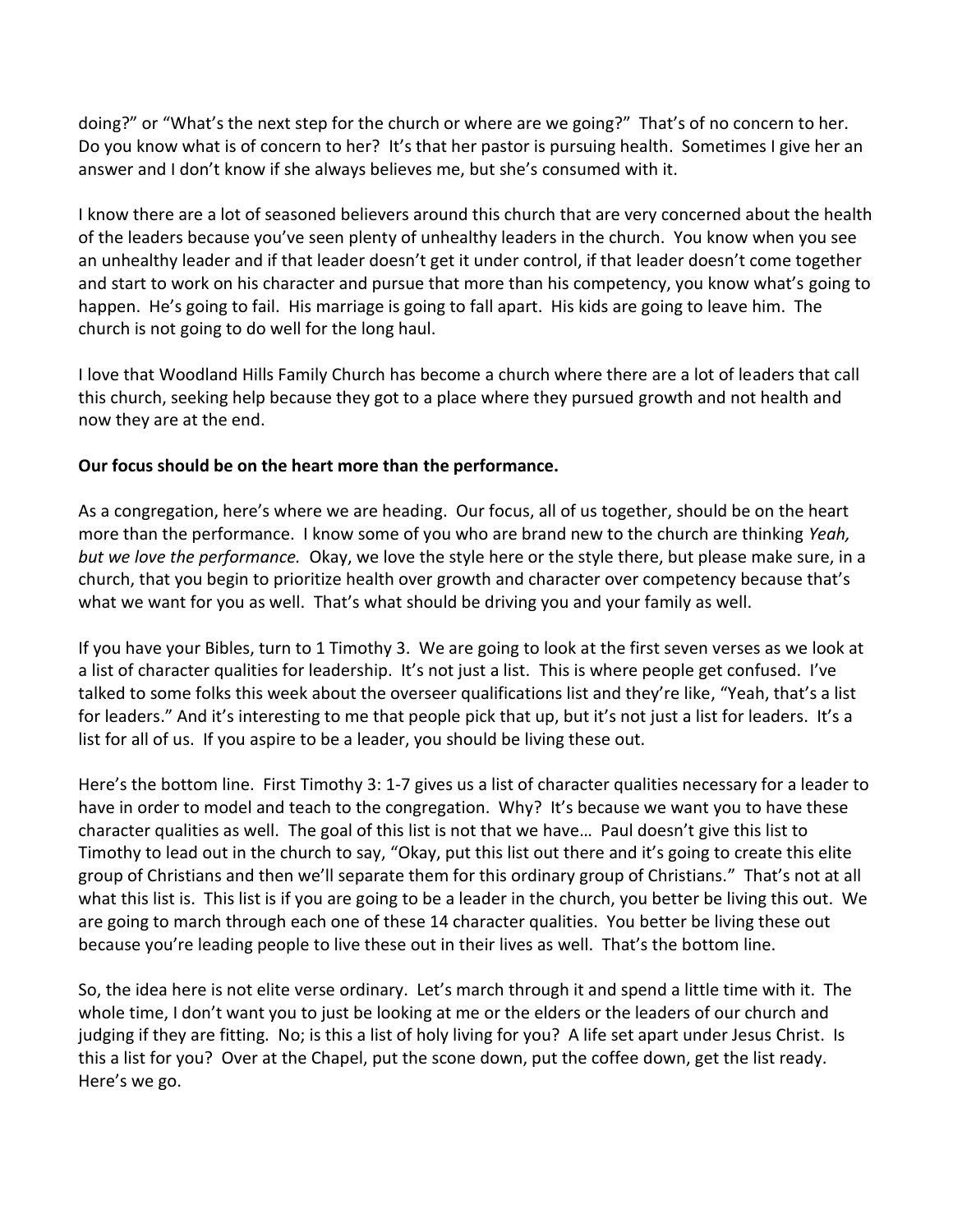*[1](http://www.studylight.org/desk/?q=1ti%203:1&t1=en_niv&sr=1) Here is a trustworthy saying: Whoever aspires to be an overseer…* Or a bishop or an elder; they are used interchangeably throughout the scripture. *…desires a noble task.* So, right off the bat, we learn aspiring to leadership is an okay thing. It's noble thing. It's not something that you should run away from. It's okay to pursue leadership in the church. And now we get into these traits.

 *[2](http://www.studylight.org/desk/?q=1ti%203:2&t1=en_niv&sr=1) Now the overseer is to be above reproach…* The idea here… Sometimes we read this and people can think an overseer, an elder, a church leader should be sinless. No, and this is very important; you have to put a space between that. We should sin less, but we are not sinless. Does that make sense? Church leaders are not perfect, but we should be above reproach. We should be pursuing holy living. Church leaders should be living a life set apart unto Jesus. We're going to get some broad ideas in this character list and then Paul's going to take these big ideas and get specific with them in application. But, they are still all about character, not competency.

*…faithful to his wife…* This literally means a one-woman kind of man. This actually means someone who is faithful to his wife. I want you to know something about me and about every person that stands up and leads in worship, every person that leads with your children out there, every person leading worship and guiding over in the chapel today, every speaker, every elder of this church. You should be very concerned about their marriage. You should be concerned with how I'm loving my wife. You should be very concerned about whether or not I'm keeping the marriage bed pure. That should be high on your priority list.

You should know that Amy and I are becoming one. This is an important trait. You know this is a passion of ours at this church. Amy and I desire to have a great marriage and we prioritize our marriage as leaders. I know there are going to be plenty of times in the life of this church where we disappoint you because we don't meet your expectations. That's not an accident; that's on purpose. That's because we desire to protect our marriage. Remember we say this. God did not call us to Woodland Hills Family Church to be the best friend to every single person in here. He called us to lead in this church and to be a part of it.

Can I just say this? This is super important for us and I speak this on behalf of Ted and Amy Cunningham. Over the last 15 years, you have allowed us to have a great marriage. Some haven't. Some have left mad because of the expectations that get piled on, but you allow us to prioritize our marriage in the midst of ministry and to organize our lives to where we can serve the body of Christ as we believe faithfully, but we can do it in a way that doesn't cause us to leave. I'm telling you, a lot of pastors leave the ministry, a lot of church leaders abandon their post of leadership and authority because they see what it's doing to their family.

With my kids… My kids are like your kids; they're kids. I'm excited to be a part of a church that you don't put my kids in a bubble like a lot of PKs were put in. I'm grateful for that and I hope you hear my heart in that today. One of the things that I'm doing to try to leverage my authority as a pastor for the sake of my marriage and my family and everything is the teaching team. I hope you see that the teaching team is one way I get to leverage my leadership and authority here at this church to allow other people to lead.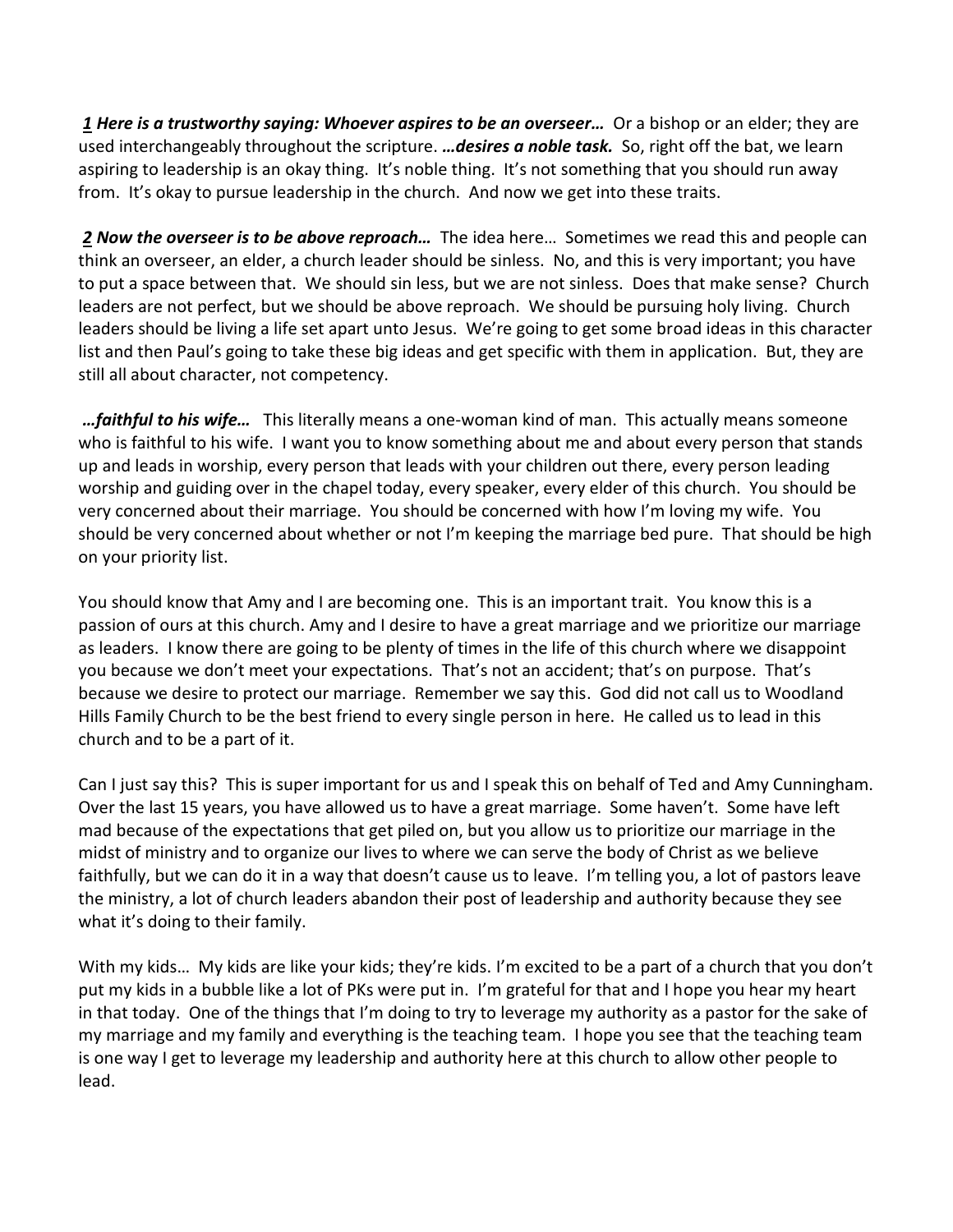I'm super excited for tomorrow. We're doing a writers and speakers workshop. Forty-six writers and speakers from Woodland Hills Family Church are going to gather. I asked my friend Margaret Feinberg to come in and she's going to talk to us about writing and I'm going to do one talk on how to put together a talk. I'm excited about this day because we've decide we've got to do more to equip the church. We've got to do more to give others leadership and responsibility. I feel, after 15 years of ministry at Woodland Hills, that I'm able to now leverage some of the credibility or authority or leadership or whatever you call it to allow other people to win.

Almost all of you are on board with that, but not all of you. I have to be honest with you. There's one guy… I don't know if he's in here, but he's been coming at my throat over this whole thing. We love you. I'm looking for him just to get security on the alert here before I say what I'm going to say. I may have spotted him. I kid you not. On January 29, I was scrolling through my birthday wishes on Facebook at the end of the day. Thank you for all the birthday wishes. I'm scrolling through them and I got to his. This is what he said. "Happy birthday to the biggest fraud pastor I've ever met." I'm thinking if you're going to come after me, don't do it in a birthday wish. That's one of the worst birthday wishes I've ever gotten. He said, "Abandoning his flock." Can I just tell you something, my friend? I ain't abandoning this flock. The teaching team is actually allowing me to enjoy ministry and be a part of this ministry for a lot longer than I ever planned. I just want you to hear that. And the teaching team is allowing me to be a good husband, a good father, and I'm able to use the gifts God has called me to.

Being faithful to my wife is on high priority because I've had too many friends… I've had one friend who was unfaithful to his wife multiple times in the church and he's out of ministry now. I've seen this over and over again. Just so you know, the leadership that we take seriously around the church… I have remained faithful to my wife. I'm a one-woman kind of man because if I'm not, she would kick my… Okay, let's just keep on moving.

*…temperate…* The idea here behind temperate is clear-headed. It's really kind of distraction free. It's not allowing anything to be a distraction. A leader that's clear-headed is pursuing the leadership role that the Lord has placed upon them and they don't allow a lot of distractions to take them off track.

*self-controlled…* We're going to spend a lot of time on this one because Verse 3 is going to build out on this character quality. Leaders and (please hear me) all believers are called to live a self-controlled life. Self-controlled means full control over your body and mind at all times. So, if you add this to what we just looked at that I'm to be clear-minded, but I'm also to be in control of my mind, in control of my body.

*…respectable…* Simply means of good behavior. This is where some of you are questioning me right now. I get the letters. I hope you've seen there are some words I used to use in the pulpit and then I started getting letters. I took that from the Lord. There are words that Dave Ramsey can use on the radio and everybody lets him use them. I thought if Dave Ramsey uses it, I can use it and then I use it and you're like, "Please stop using that word because I don't want my kids using it." When someone said that to me, I thought that was a good point. I have to remember kids are also in here; it's not just adults and we're all setting forth a pattern of behavior. I took that to heart. I want you to know there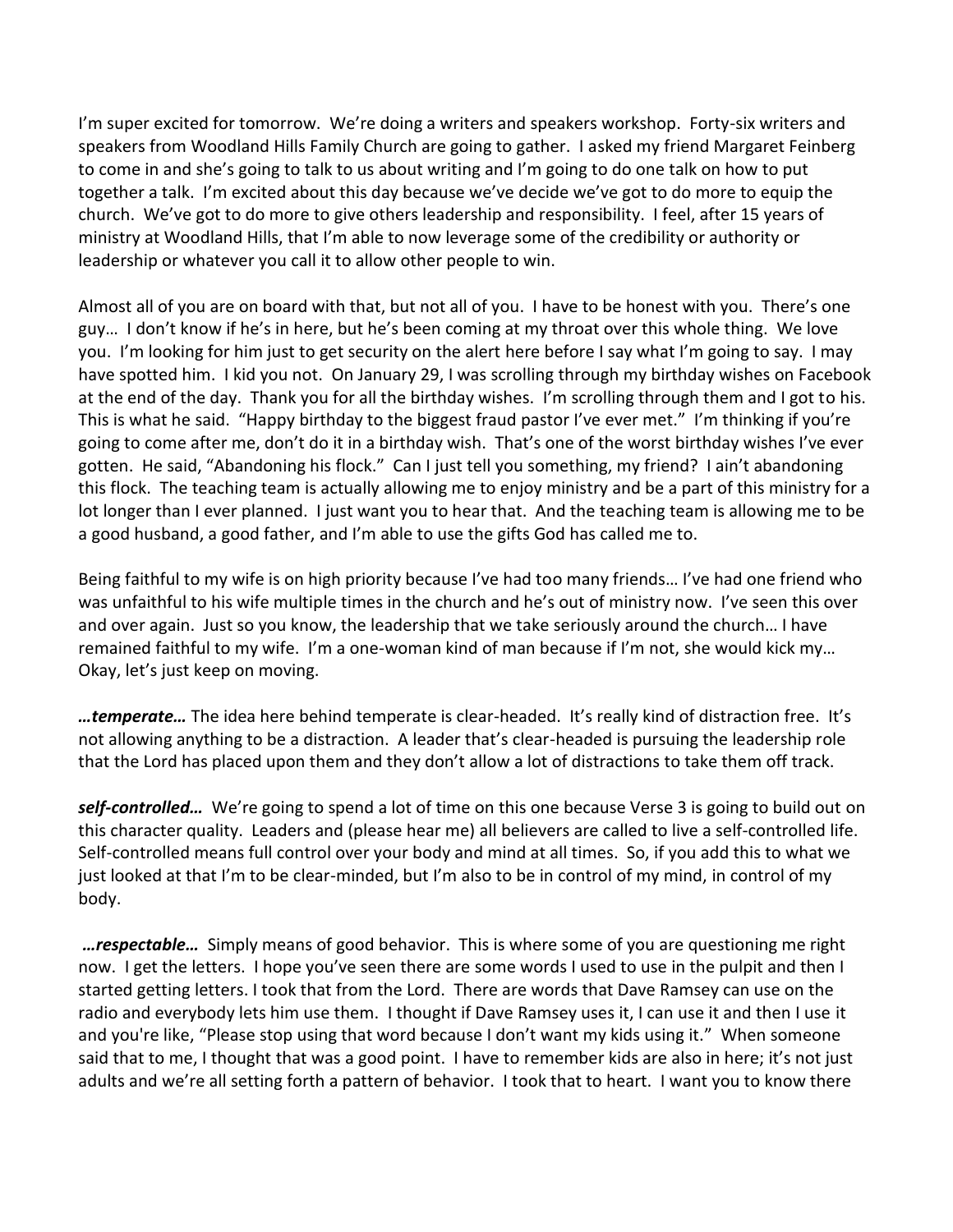are so many times that a word almost pops out of my mouth, but the Lord has posted a guard at my mouth.

*…hospitable…* This actually means to love strangers. I love this about Woodland Hills because I think you do. I think we do. I think our leadership truly does love strangers, love entertaining strangers. Some people may think it's way too casual here with the coffee and the seats and everything. Our environments and our experience is driven by hospitality. It's driven by a love for strangers.

*…able to teach…* This one is important that you keep in mind with character not competency. When a lot of people read what Paul is saying to Timothy, they get this all wrong. Again, if you read this with competency in mind, you would think this person needs to be in order and needs to be a great communicator. That's not it at all. Remember, this is in the middle of a list on character, on what's going on in the heart, meaning a leader needs to be teachable. They must have a character that is able to be taught and a character that can stand up and speak with authority, knowing they are actually living this out in their life.

One of the hardest things about teaching up here… I've spent a couple of weeks with the material you're hearing this morning. This is your first time hearing it. At about 1:00, I want to forget everything I've taught to you because I have to get ready for the next Sunday. But you are now going to live with it for a week and I'll be preparing for the next week's message. The purpose there is I've lived with it because I don't just want to have a bunch of information that I spew out when I teach or when I preach. I need to actually be living it, be walking through it.

Now we are going to go back to self-controlled and we're going to look at four more character traits that are important for a leader and we're going to spend a little bit of time on the next one. I've really prayed over this next one.

*[3](http://www.studylight.org/desk/?q=1ti%203:3&t1=en_niv&sr=1) …not given to drunkenness…* It literally means addicted to wine. I have prayed over this one. I literally have a page full of notes just on this character trait. But then I thought this is not the time to debate wine. It really isn't. And clearly from scripture… I know some of you who were raised in certain denominations… The denominations don't matter, but their initials are Baptist and Assembly of God. That doesn't matter, but you were taught that alcohol is a sin and that's simply not true. According to the scripture, wine is a blessing.

I encourage you to write this down… You don't have time to look at it right now, but it's John Piper. Whenever I'm a little intimidated by a topic, I always go to someone with way more age and credibility that I. John Piper, out of Minneapolis, gives a 2 ½ minute clip because the young guys coming up in ministry are wearing out the old guys. They're doing Bible studies with a glass of bourbon… They're flaunting their gospel freedom. Pastor Piper does a great job of explaining this. He says, "Clearly from scripture, wine is a blessing, but the question we need to be asking is not can a Christian drink? The question we should be asking is should a Christian drink? That's a better question."

I love what Pastor John says and he says it clearly. I just stated his words from the scripture. Wine is a blessing according to the Bible. "Eat your food with gladness, drink your wine with a joyful heart, for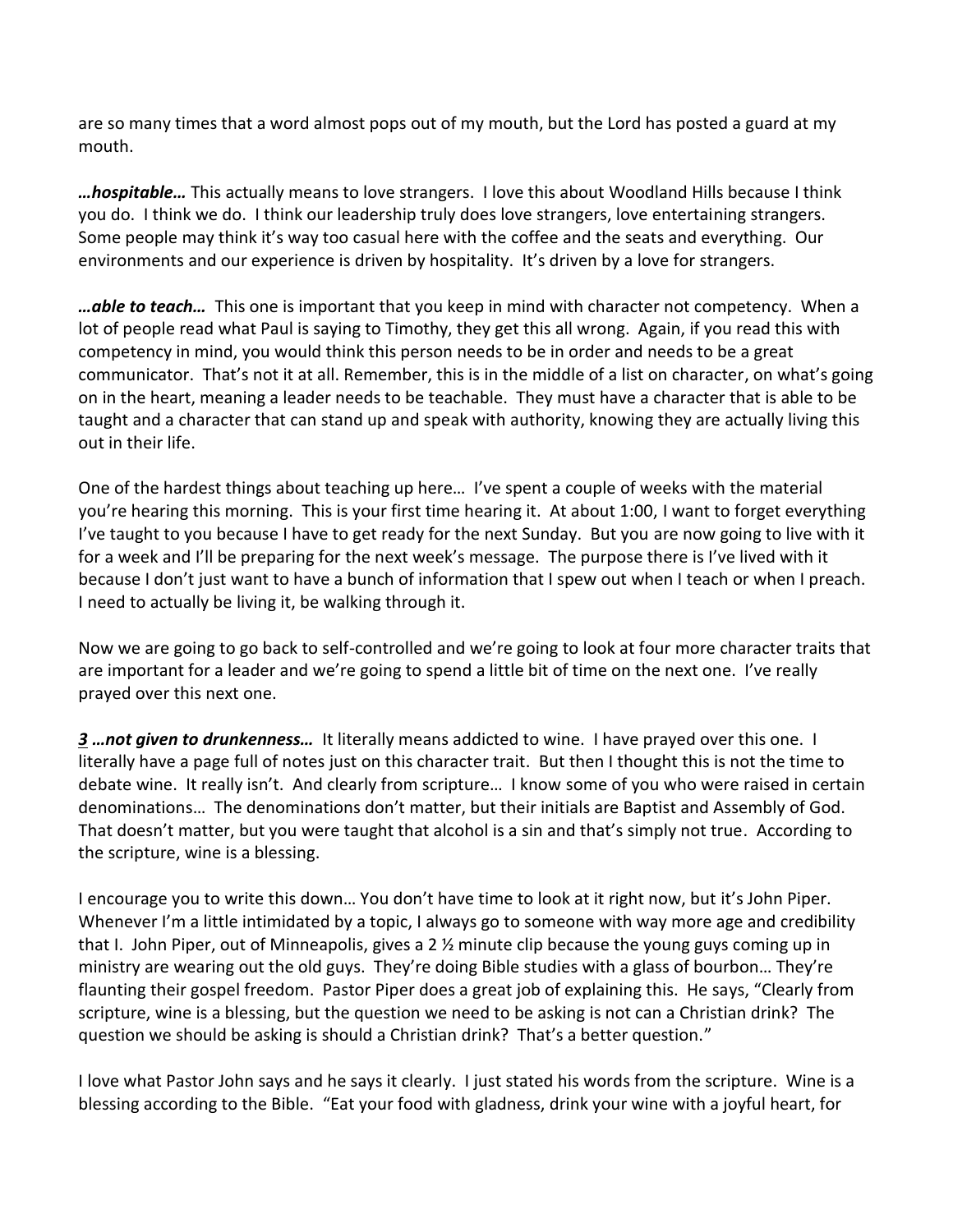now God favors what you do." This is important though Pastor Piper said, "I have an addictive personality. He said I'm a teetotaler not because of what the scripture teaches; I'm a teetotaler because of my addictive personality." What he is saying is because of a lack of self-control, he can't buy a pack of gum at the store without chewing the entire pack on the way home. Can I help you with what he's saying there? It's not about the gum, it's not about the wine; it's about self-control.

I know some of you wish Paul would have said to Timothy, "Don't drink wine." He actually says the opposite of that for his stomach's sake when he was having health issues because the church was stressing him out. I have absolutely no idea what he's talking about there. I didn't drink wine until about four years ago, and it's your fault; just so you know. I'm just following the scripture.

But can I get serious. This isn't meant to be a punch line so I don't want you to laugh because I know this is a very serious issue. I grew up in a church… My lip is quivering just saying that. I grew up in a church where I listened to obese and overweight preachers constantly telling me that drinking was a sin. I can remember as a little boy just thinking, *This doesn't make any sense. Why have we said drinking is a sin, which isn't what the Bible says. The Bible says drunkenness is a sin. Drunkenness is a sin, but we're going to completely and totally ignore gluttony.* Can I just tell you that gluttony and drunkenness are on the same level? So, teetotalers, abstain; I'm great with that. But, don't pat yourself on the back if you're struggling in another area… you do one thing well, but just neglect this other? That is not the selfcontrol that Paul is talking about here.

I thought about it this week. Why do I have a disdain for potlucks? I know it's been a joke around here for a long time. Part of it is mayonnaise out in the Georgia sun that gave me food poisoning. That's part of it. But, the other part of it was watching people who struggle with their weight go and load their plates with 3,000 and 4,000 calories at a potluck. The church didn't only endorse it, we had jokes about it.

I shared what I was going to say with elders this week, I shared it with teaching team members… One of teaching team members said, "You know, it's interesting that gluttony and gossip are the two sins we don't ever really care to talk too much about."

Some of you are struggling and it's not about food. Do you know what it's about? It's about selfcontrol. This is not a punchline so hear my heart in this if you don't like my words. I think taking someone who struggles with their weight to a potluck is kind of like taking an alcoholic to an open bar. Is there anything wrong with going to a buffet? No. Just don't get everything on it. Is there anything wrong with going to a potluck? Absolutely not, but you don't need to sample everything. Is there anything wrong with a sip of wine? Absolutely not. Let me repeat that. Absolutely not. Just don't drink the whole bottle.

Is there anything wrong with a donut? Did you see the callback? No. Just don't eat the whole box… Jason. Is there anything wrong with technology? No. But you don't need to upgrade your phone every time a new phone comes out. Self-control. Is there anything wrong with Netflix? No. Just don't binge on it. Have self-control. When it says 19 seconds until the next one starts… "I know it's 3:00 am and we need to work in the morning, but…" Turn it off. Practice some dang self-control. Sorry. I wasn't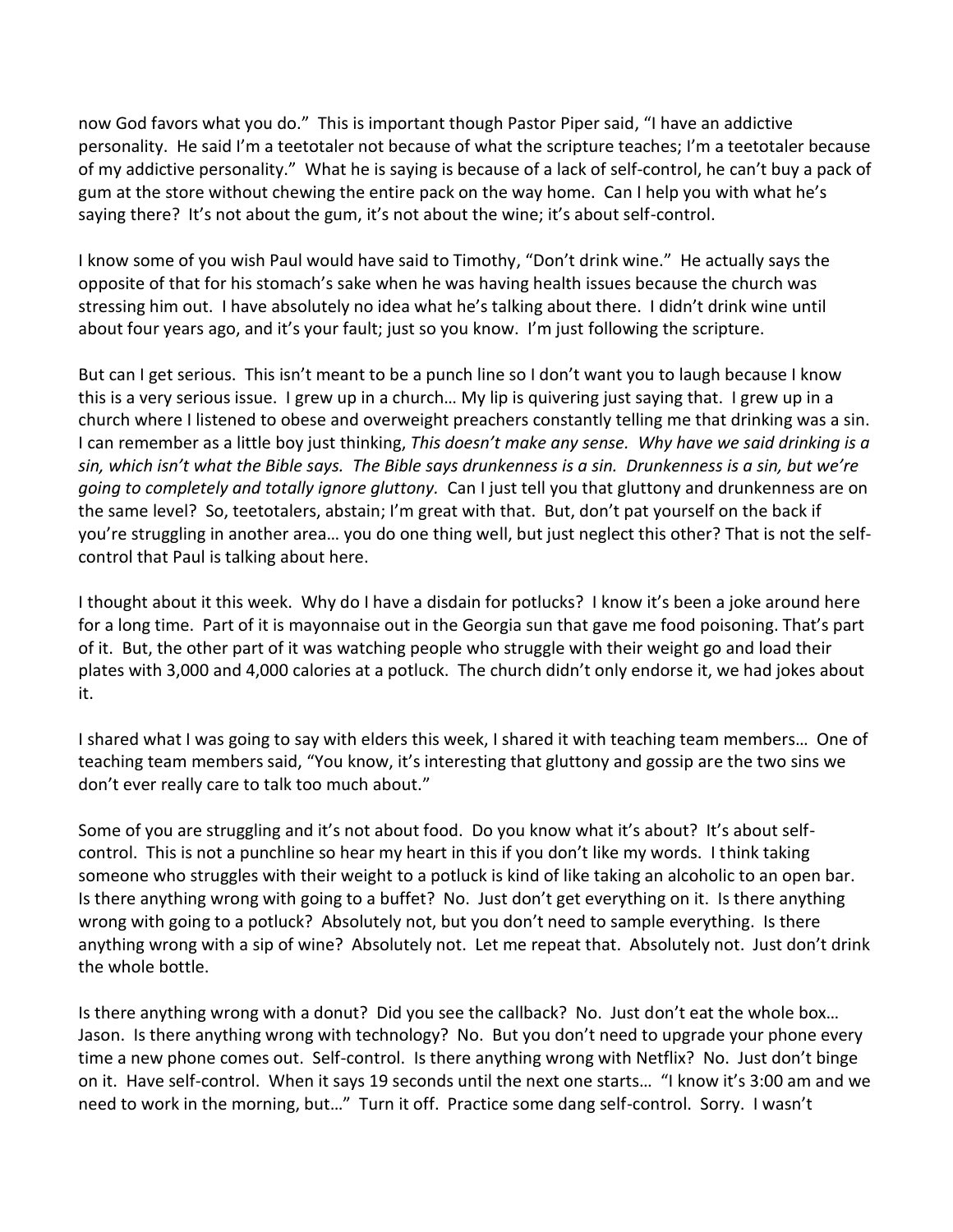supposed use that word. Some of you are going, "Ted, can we smoke pot?" No. Not in Missouri. Let me make sure I clarify this: or anywhere for that matter. The issue is not the food, the issue is not the wine, the issue is not the gum, the issue is not the technology, the issue is not the television, the issue is self-control.

One more. I just want to stay here for a bit because I feel like some of you are reeling and thinking about what church you're going to visit next week. I may have solved our Easter crisis we were talking about this week. I heard a story a couple of weeks ago, from a friend. He said, "I found myself in a gathering of 30 pastors at a city-wide crusade. It was a famous evangelist and his mother was there. Mother is this fiery, old, small, Pentecostal woman."

A pastor raised his hand and he said, "Will you pray for me that the Lord would heal me of my diabetes?"

That fiery little Pentecostal woman said, "You get up here."

He walks up there and my friend said, "First of all, the first thing that cracked me up is she had to stand on her tiptoes to reach his head."

She put her hand on his head and she prayed, "Father, would you convict my friend of the sin in his life?" He asked for prayer for his diabetes. "Would you convict him and teach him self-control."

He said the whole room was in shock.

She said, "That he would stop eating those sugary snacks that are making him fat."

Now only that woman and Pat Kershaw can get away with saying that to me. But he said this pastor was weeping and weeping because he thought it was about the medicine and the doctors and all of that to cure his diabetes when he had an issue of self-control.

Now it's no secret around there that I am the least in shape among our teaching team. That's not a big secret. A few months ago, I told you about a lady that came to me and asked, "What's the name of that one teaching pastor… our athletic teaching pastor?"

I said, "Well, first of all, I'm offended. Second of all, it's all the other teaching pastors."

Including the new one last week. He makes me sick too. I'm sick of all of them. I need to think this through. So, we're taking applications for chubby teaching pastors. If you know of a chubby teaching pastor, you tell him to send me his resume and we're going to practice self-control together. We need to move on.

*…not violent but gentle…* We're still on the issue of self-control. Do you know what this actually means? It means not a striker. I'm not allowed to hit people. I have to be controlled in a confrontational situation.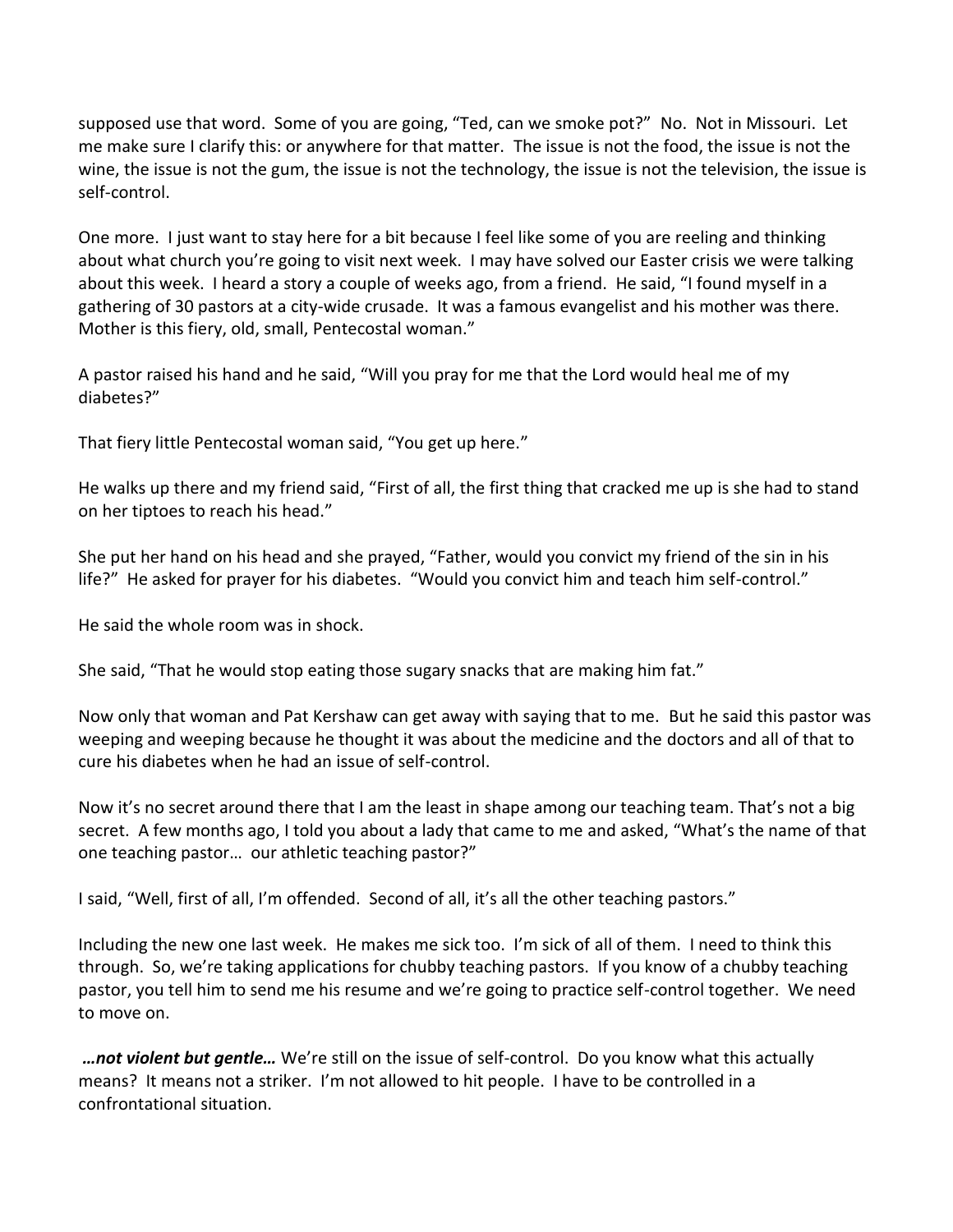*…not quarrelsome…* Then away from striker, you have this one. That means I should be able to hear your opinion and your thoughts and your ideas without constantly wanting to fight you and debate you. And I'm telling you something, this is something done easier the older you get. And all the old people said… "Amen. Yeah, the fight is all out of you around age 50 or 60. You just don't have the energy to do it anymore." But, a leader is not supposed to be quarrelsome.

As I was reading this list and studying it this week, I thought *Lord, how did you place me in leadership as early as I was placed in it?* I have been quarrelsome. I've never hit anybody, just so you know. I've never punched anybody. I heard the story of guy that decked Charles Stanley one time. Andy Stanley was 12 years old. Charles tells the story. Andy jumped out of the front row to go take the guy down, but Charles didn't hit back.

*…not a lover of money...* Still on the issue of self-control. I hear Christians sometimes say money is the root of all evil. Money is not the root of all evil. The love of money is the root of all evil. You need to be self-controlled. You need to know when to put the debit card down, put the credit card down.

I picked up something last week… My daughter turns 14 this year. She's the fisherman in our family. I haven't really been fly fishing for about ten years. She said she wanted to go so I dusted off my stuff and got it ready and took her down to the dam last week for some daddy/daughter dam fishing. Anyway, that was in context. You can't get mad at me for that one. That was spelled D-A-M. There are Baptist in here having convulsions right now, aren't there?

I walked into the store. I'm looking at Jon Jenkins back there. He's a passionate fly fisherman too. I walked into the store and I realized that when I started fly fishing ten years ago, I didn't have as much money in my wallet as I had this week when I walked into the place. I don't know if you've been in a fly fishing shop, but you really want one or two of everything in there. That's fishermen. You don't need the stuff you're actually buying; it just looks so cool and it's awesome. My thought was I don't even have to look at price tags; I'm just going to buy whatever I want. No. And remember this. With all of this – wine, food, money – just because you can, doesn't mean you should. Know when to put the debit card down.

We have to hustle through this. You guys have been dragging this sermon out. We need to keep it going. Now watch the next two verses. We're going to go back to the husband of one wife and how the family room and the board room are linked.

*[4](http://www.studylight.org/desk/?q=1ti%203:4&t1=en_niv&sr=1) He must manage his own family well and see that his children obey him, and he must do so in a manner worthy of full respect.* So, not provoking my children towards wrath. We looked at this in *Helping Your Child Win* two weeks ago. *[5](http://www.studylight.org/desk/?q=1ti%203:5&t1=en_niv&sr=1) (If anyone does not know how to manage his own family, how can he take care of God's church?)* This is why you want to make sure a leader is managing his family well and has a good marriage. Why? Because that's what we want for every single person in here. That's the goal for everyone in here.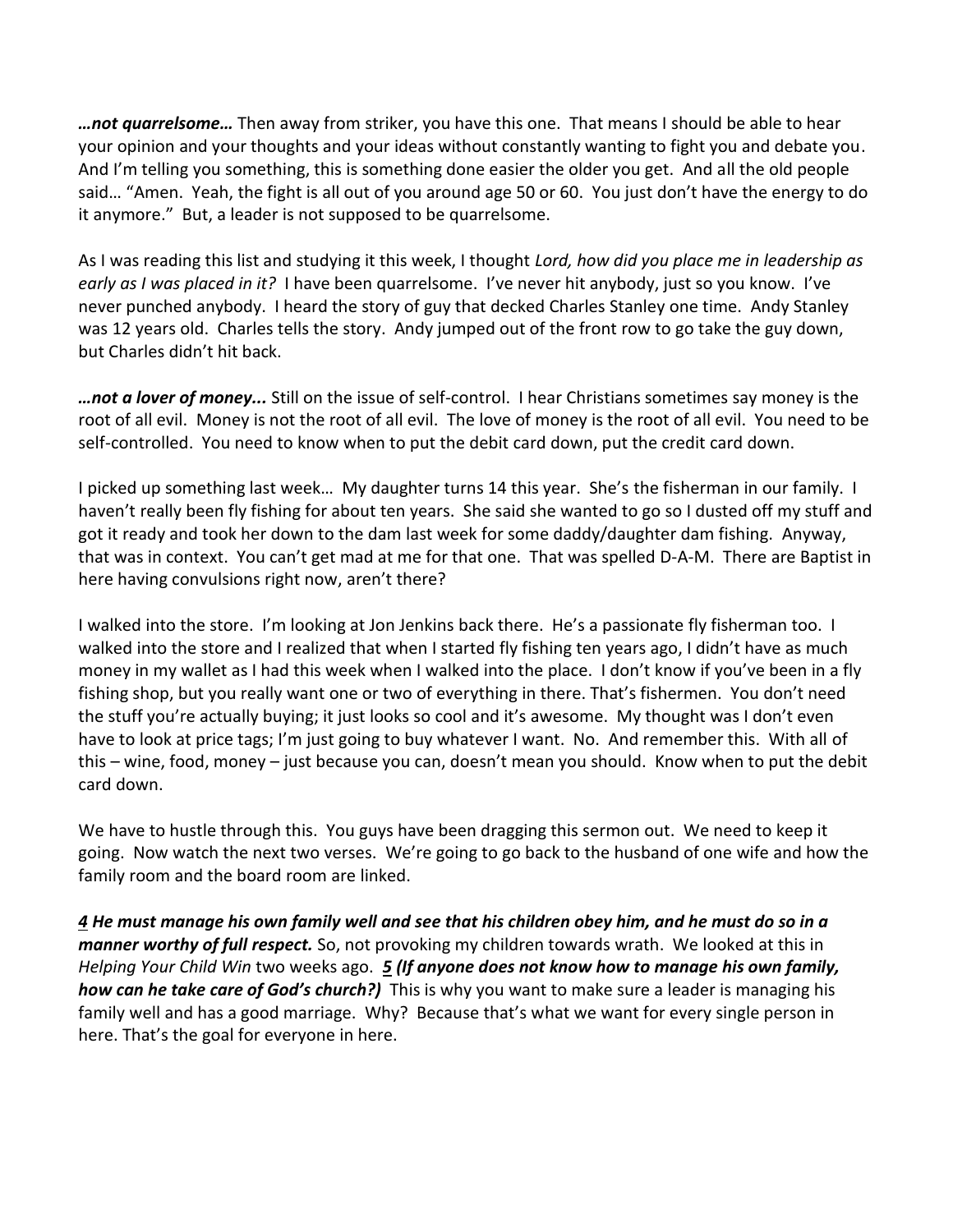*[6](http://www.studylight.org/desk/?q=1ti%203:6&t1=en_niv&sr=1) He must not be a recent convert…* Why? Have you met a recent convert? A recent convert, if they are on fire for the Lord… I can give you example after example. Recent converts are quarrelsome. They are ready to fight. They have found something out.

My son is passionate about apologetics. I love that he's learning it. He's 11 years old. I tell him, "Learn all of this, be open debate and dialogue, but learning creations versus evolution is not for the purpose for you to argue and fight with people. You can debate them with respect, but don't be a quarrelsome person."

Paul is telling Timothy that he be can't a recent convert. Why? …*or he may become conceited and fall under the same judgment as the devil.* 

# *[7](http://www.studylight.org/desk/?q=1ti%203:7&t1=en_niv&sr=1) He must also have a good reputation with outsiders, so that he will not fall into disgrace and into the devil's trap.*

As we kind of land the plane on this, why should church leaders prioritize character over competency? Why should you be concerned about my character more than my competency? Why should you be more concerned about my heart than you are my professional development? That's because you should be more concerned about your heart more than your professional development. This list that we've been walking through applies to you. You should be practicing this in your life as well.

**Holy living**, which means to be set apart unto Christ, unto Christian service, unto Christian ministry, **is for all Christians not "elite" or "ordinary" Christians.** We don't have those two categories. The bottom line is this. **Whatever you expect in my behavior, you should expect in yours as well**.

Have you ever been to a party? I go to them all the time where I walk up and somebody is telling a joke. I show up and hear this; "Be careful, the preacher's here." What does me being there have to do with anything? Have you thought about that? I ain't the Pope. I ain't a priest. And even if I was the Pope or a priest, that shouldn't determine your behavior. You should be more concerned about what's happening on the inside of you and the fact that Jesus is at work in you, that the Holy Spirit is calling you by name.

It's the same reason I get ticked off when I go to a party and I'm the only one who knows how to pray. "The preacher's here; let him pray."

"Do none of you other Christians know how to stinking pray? We've been teaching this for years. You're praying tonight."

"I don't want to pray."

"Oh, you're praying and I'm ticked and I'm not in a good mood to pray right now, so I refuse. I won't even pray. How about that?"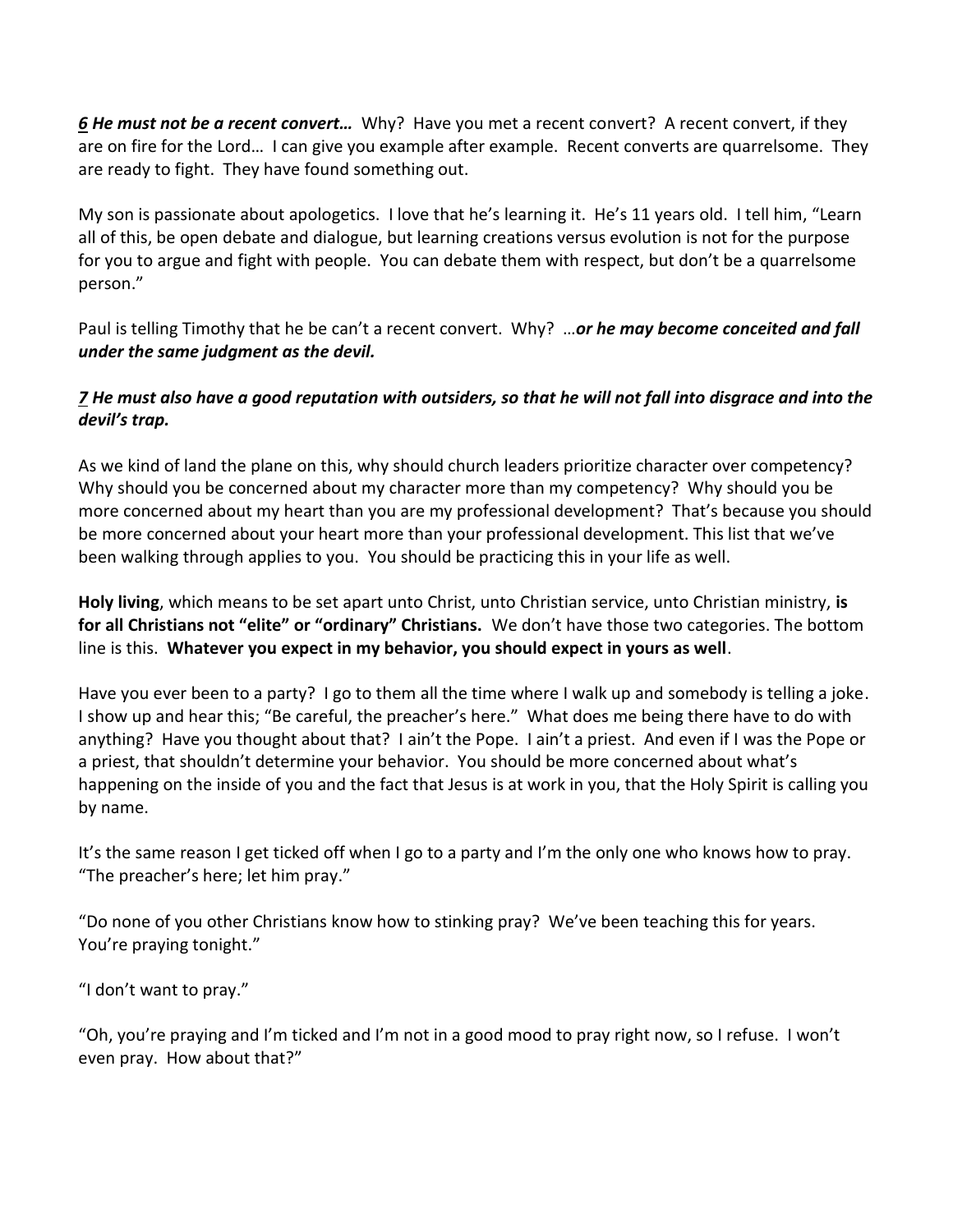Whatever you expect in my behavior, you should expect in yours as well. I'll say it again because I don't think some of you are getting it. Your like "Well, I don't aspire to be a leader." But if you are a follower of Jesus, you should be living a life where you are faithful to your wife, faithful to your spouse, you have self-control, you have a love of strangers, you are hospitable to them in the church, you're not addicted to wine, you're not going to go home and drink every day, and you're going to know when to set the fork down. You're going to know when to set the glass down. You're going to know when you're flipping through the channels or you get on a show you shouldn't be watching, when to change the channel. This is for all of us.

Now watch, when we go to take the Lord's Supper… I feel like we need a really deep moment of purging, cleaning before we take the Lord's Supper because watch how this ties in to 1 Corinthians 11 and what Paul has to deal with in the church in Corinth.

Speaking specifically of the Lord's Supper, he says this: *I hear that when you come together as a church, there are divisions among you, and to some extent I believe it. [19](http://www.studylight.org/desk/?q=1co%2011:19&t1=en_niv&sr=1) No doubt there have to be differences among you to show which of you have God's approval. [20](http://www.studylight.org/desk/?q=1co%2011:20&t1=en_niv&sr=1) So then, when you come together, it is not the Lord's Supper you eat, [21](http://www.studylight.org/desk/?q=1co%2011:21&t1=en_niv&sr=1) for when you are eating, some of you go ahead with your own private suppers. As a result, one person remains hungry and another gets drunk.* At the Lord's Supper table, people are abusing food and wine. *[22](http://www.studylight.org/desk/?q=1co%2011:22&t1=en_niv&sr=1) Don't you have homes to eat and drink in? Or do you despise the church of God by humiliating those who have nothing? What shall I say to you? Shall I praise you? Certainly not in this matter! [23](http://www.studylight.org/desk/?q=1co%2011:23&t1=en_niv&sr=1) For I received from the Lord what I also passed on to you.* 

This is where we want to begin. I want to ask that you bow your head, close your eyes. Here's what we are going to do. The scripture says clearly a man must examine himself and in so doing, he is to eat of the bread and drink of the cup.

If you are not a believer in Christ Jesus, you've not placed faith in Jesus, you may confess your sins and believe in your heart that Christ has been raised from the dead. Placing faith in Jesus today and becoming a Christian, you may take the Lord's Supper with us today. If you are not a follower of Jesus and you are not professing faith in Jesus, we ask that you not take part in this part of our service.

For the believer in Christ Jesus, prepare the elements and examine your heart. Confess sin. The list we just went through, ask the Holy Spirit to call you by name in areas where you are falling short. The whole point of the Lord's Supper is to be reminded that it is not our behavior that brings us into a right relationship with God. It is Jesus that brings us into a right relationship with God. For by grace you are saved through faith; it is not of works so that no one can boast about it. You were saved because of the work of Jesus Christ, his shed blood for you. Today, we take the Lord's Supper to remind ourselves of that.

You know what we talked about today: holy living and thinking more about what's going on in the inside. That doesn't bring us salvation; that is an overflow of our salvation. That is a reflection of the desire we have to live for the Lord modeled in our leaders, taught by our leaders, reflected in the entire